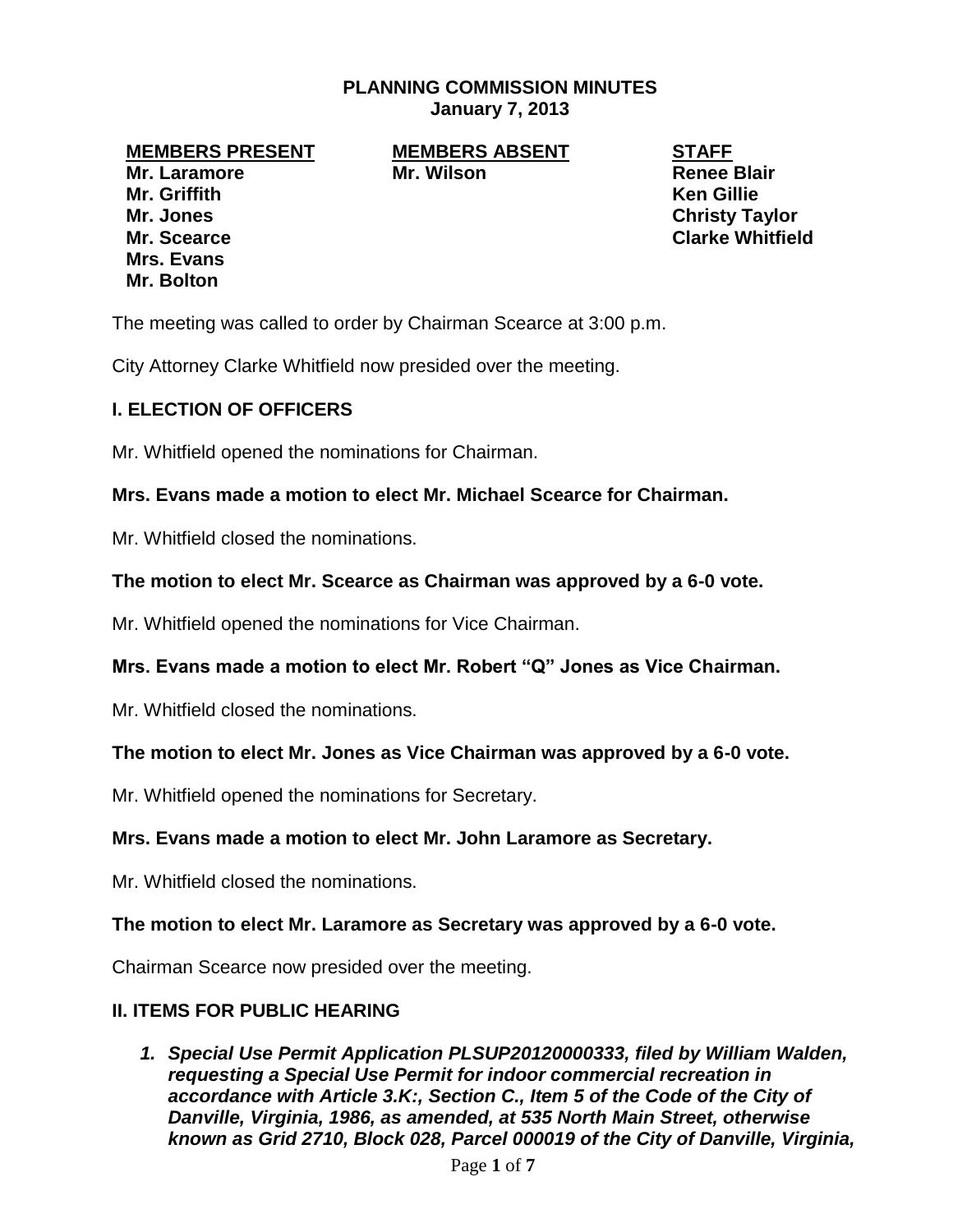# *Zoning District Map. The applicant is proposing to operate an indoor commercial recreation facility with billiard tables and a snack bar.*

Mr. Gillie read the staff report. Twenty-eight notices were sent to surrounding property owners within 300 feet of the subject property. One respondent was not opposed and zero respondents were opposed.

Open the Public Hearing.

Present on behalf of the request was Mr. William Walden. Mr. Walden stated I would like to open a billiard place on North Main Street.

Mr. Griffith asked one of the conditions is that the kitchen must be inspected by the Fire Marshall. Will there also be an inspection and approval by the State Health Department?

Mr. Gillie responded they will. Before he serves food, he will have to get a license from the Health Department. We question the age and condition of the kitchen equipment that is why we want to make sure the Fire Marshall goes in and inspects it prior to opening.

Mr. Jones asked do you have any problem with these hours?

Mr. Walden responded no.

Close the Public Hearing.

## **Mr. Griffith made a motion to recommend approval of Special Use Permit Application PLSUP20120000333 with staff's conditions. Mr. Laramore seconded the motion. The motion was approved by a 6-0 vote.**

*2. Request to amend Chapter 41 entitled "Zoning Ordinance" of the Code of the City of Danville, Virginia, 1986 as amended, more specifically Article 3.A:, entitled "SR-R Sandy River Residential District" Section C. entitled "Uses Permitted by Special Use Permit", Article 3.B:, entitled "T-R Threshold Residential District" Section C. entitled "Uses Permitted by Special Use Permit", and Article 3.C:, entitled "S-R Suburban Residential District" Section C. entitled "Uses Permitted by Special Use Permit" to allow for a Wildlife Rehabilitation Center, and Amend Article 15 entitled "Definitions", Section B. entitled "Definitions" to create a definition for Wildlife Rehabilitation Center, and amend Article 3.G: entitled "M-R Multifamily Residential District", Section C. entitled "Uses Permitted by Special Use Permit", to allow for detached accessory structures or uses without a primary building being located on the parcel.*

Mr. Gillie read the staff report.

Open the Public Hearing.

Present on behalf of the request was Ms. Tanya Lovern. Ms. Lovern stated I am the only person licensed and permitted in Pittsylvania County, City of Danville, Halifax, and most surrounding counties from here to Roanoke and from here to Bedford that is authorized to assist wildlife. I have been doing this for several years. When I moved here there was absolutely no one in this area that helped wildlife that was injured or orphaned. Most of the citizens of Danville and surrounding areas would take wildlife to their Animal Control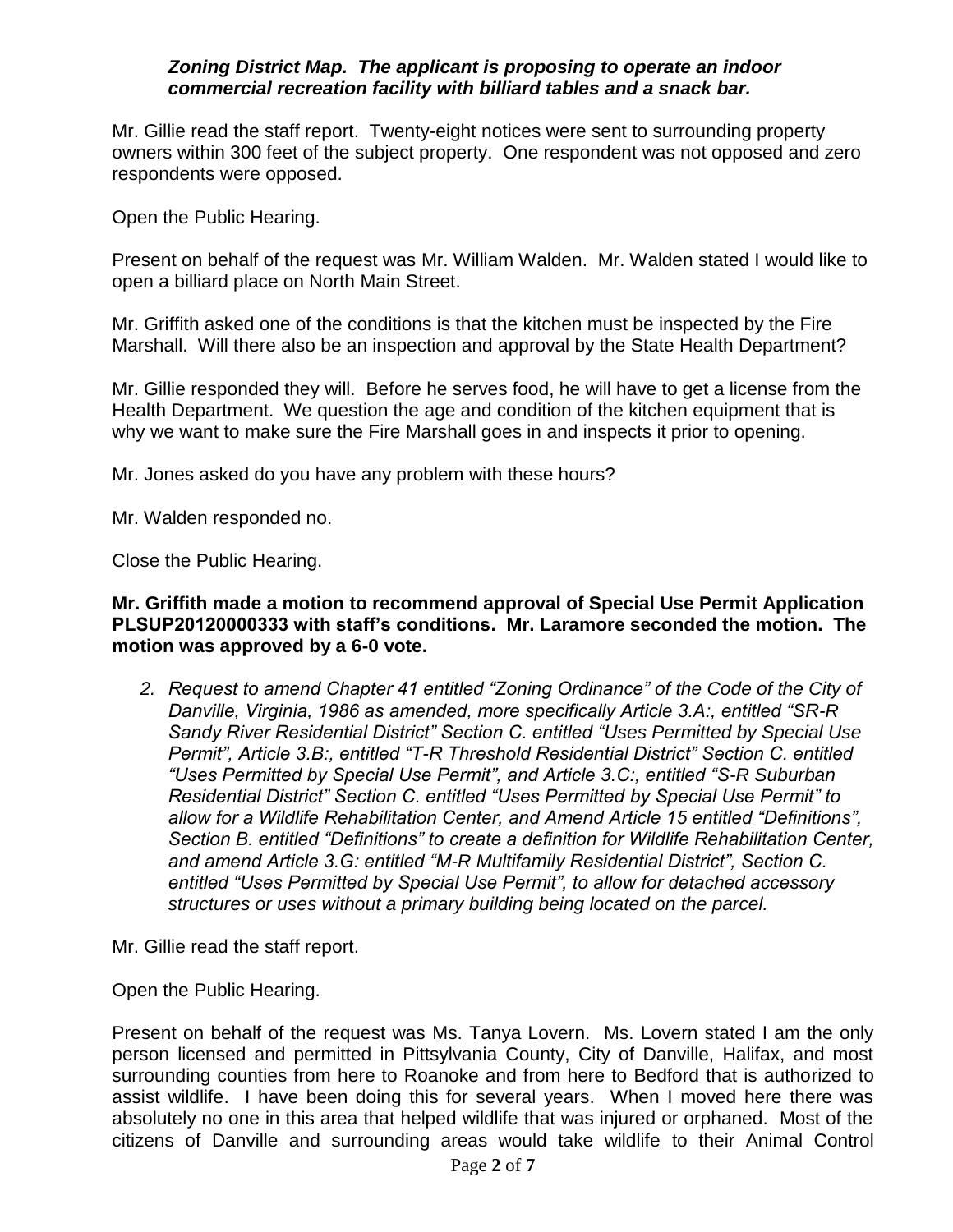officers, the Game Warden, or to the Humane Society. The Humane Society would, if they had transporters, take the animals all the way to Roanoke where the nearest facility exists. There is several of them in Roanoke actually. The Wildlife Center of Virginia is in Waynesboro. That is an enormous facility that covers the State and it is two and a half hours away. If those animals did not have someone to help them they were either euthanized, destroyed, or left to die. I have been a Wildlife Rehabilitator in North Carolina. When I moved here and the State of Virginia found out, they promptly asked me to get my license here in the State of Virginia and they gave me permits and licenses. The permits and licenses that they have given me allow me to train other rehabbers. I don't know if you guys are familiar with Wildlife Rehabilitation, Mr. Gillie certainly was not when I approached him nor did he even know I existed. Most people do not. This is not what I do full-time. This is my charity. I believe that everyone that has been blessed as much as I have should have a charity that they give back to their community and this is what I do. I am actually a Vice President of a company here in Danville. I write small business grants and government contracts for small businesses here in Danville. That is what I do for the community and the wildlife is my charity. I have limited use where I live. Most wildlife rehabilitators work out of their home. The problem that I have seen in this county, Halifax, Pittsylvania County, City of Danville and surrounding areas is that there is no one to take these animals to, so people either had to take them to the Humane Society or care for them themselves. If you know anything about what has been going on in the County recently, the incident of rabies has increased. People are taking in orphan animals and they have no idea whether they have rabies or not. I am trained and licensed and I have had my rabies vaccine. All of my animals have to be native to the State of Virginia. They cannot be alligators, tigers, or anything like that. I do not take cats or dogs. I do not take exotic animals such as iguanas and things. They are native to Virginia. I have a book here of some of the animals that I have taken care of over the last couple of years if you would like to look at it. We are not talking tigers and elephants. There might be bears, but they are little. I can only have bears up to ten pounds because the Wildlife Center in Virginia cannot take them until they are ten pounds. I don't know if you are familiar with the bears that were euthanized this past season, but they were too little to be taken to a wildlife facility; so someone like myself has to step in. I had to go get trained this past season so I could take them should that happen. I see it as a definite need. To give you an idea, the year before last I had a little over 200 animals out of my home. I live in a very nice neighborhood. I have a huge sunroom and that is what I use for my animals. This past year I had well over 400. They are native to Virginia but that doesn't mean that should I have a facility that they will be released at the facility. That is not safe place for them to go. They need to go somewhere out of the city limits. I have several people that have vast farm land, wooded areas with streams and water sources, things that they need. I release my raccoons, foxes, and things like that there. Squirrels kind of go by my house because they are very beneficial. All of the bats get released at my house. I absolutely love bats. They are very good for the environment. Deer get released in the county. They don't get released in the city. You don't have anything to worry about with that. The reason why I need to be in the city, I looked in the county a lot for the last two years for a suitable property; but being the Vice President of a company, I am the only one that does this. I work downtown on Bridge Street. I get calls all day long, all night long. I have five game wardens that I report to that bring animals to me. My boss is very generous and allows me to leave work and go get animals whenever I need to should they be in dire need. I need something very close that I could go to quickly. I also wanted to make a facility as opposed to doing this in my house. I wanted a facility because besides being very Type A controlling I have a lot of people who want to help. They want to be rehabilitators. Deer cannot go in people's beds. They take animals in their house and commune with their children. I can't have that. I need a facility where I could take them,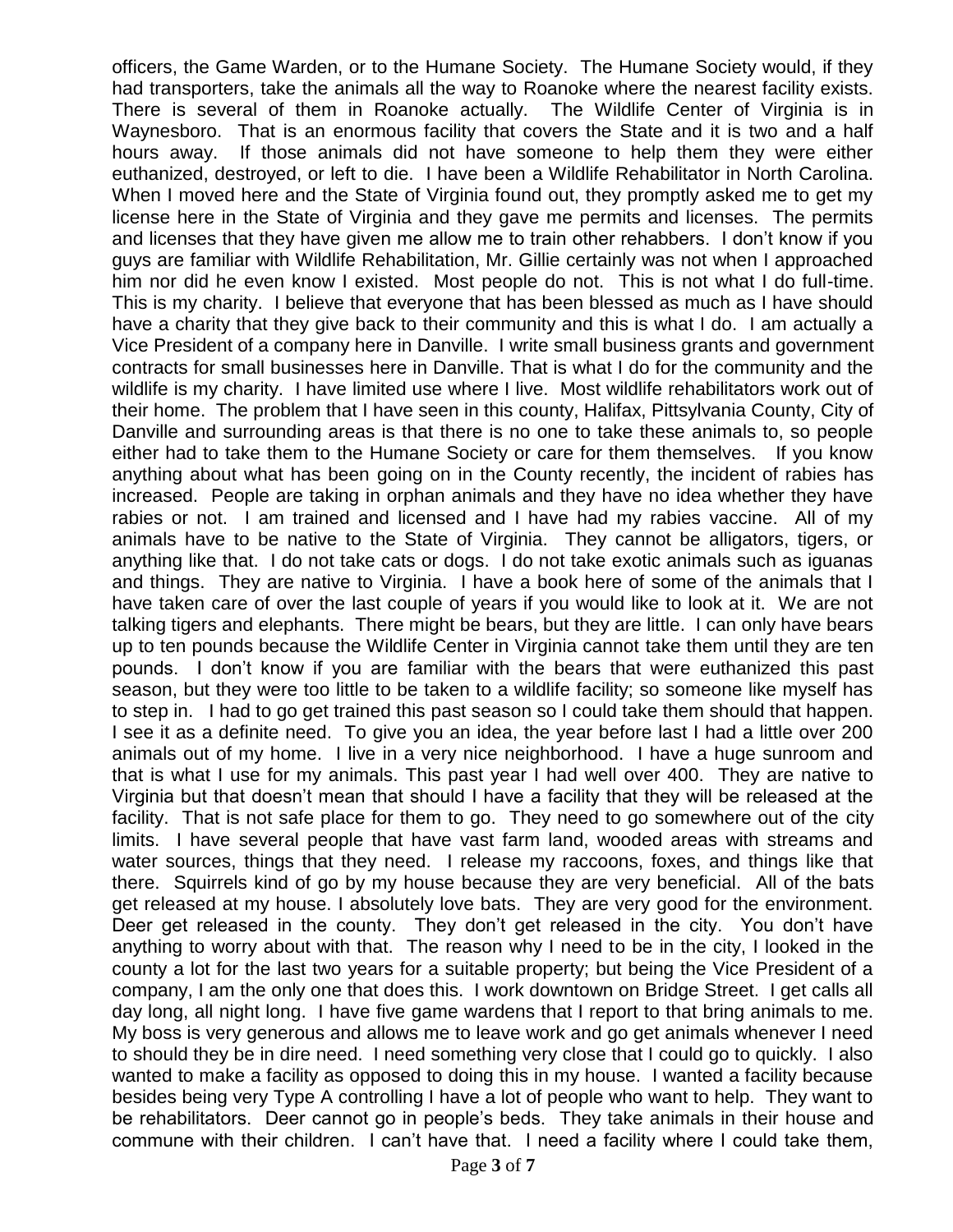train them on how to take care of the animals. The animals stay there under my control. It is done on my terms. People are trained on my terms. They get their permits on my terms. I have been doing this 18 years, so I am pretty good at it. I am pretty sure that is all I can tell you.

Mrs. Evans asked the City staff is proposing that it only be allowed in this district. Is that sufficient for you?

Ms. Lovern responded I have actually found property that I would like to make into the center, so yes. I am pretty sure that the property I have been looking at falls in that.

Mr. Gillie stated it falls in one of those three categories.

Mr. Bolton asked are you going to have paid staff or are these volunteers?

Ms. Lovern responded these are volunteers. I do not get any money from the State, City, or local government. This is all on my dime and they are not paid. Should we get as big as the Wildlife Center of Virginia, then absolutely. I currently do not have a vet on staff. I pay for the animals to go to the vet right now. Maybe in five or ten years should we get big enough. The Wildlife Center of Virginia for example, has many paid staff members. They are nonprofit. I am non-profit as well. They have many people that get paid every day. I would love to get to that point, but as it is right now it is just me and I don't have any interest in being paid.

Mr. Bolton asked if they are volunteers would they be trained?

Ms. Lovern responded yes. They have to be trained to handle wildlife. I can't just let you come in. They have to have their vaccines and they have to be trained. I do educational programs for schools and things like that. It is a big deal, educating the public to why you need to have these animals safe. All of my animals in the rabies vector series get their vaccines before they are released.

Mr. Jones asked do you come up with all of the food for all of these animals?

Ms. Lovern responded yes.

Mr. Jones asked how long does it take to train someone?

Ms. Lovern responded two years. They have to intern with me for two years before they can get their own permit. I have to know that they can take care of these animals correctly and they have to do so and prove it to me for two years before I can give them a permit. That is actually the State of Virginia's law. I have a very strict Code that I have to follow from the State of Virginia. The game wardens are like police that monitor every single thing that I do. We have reports that we have to report to the State every year. We have to report how many animals we have, how many were released, that kind of thing. How many die, how many were euthanized. There are some animals that I have to have euthanized. They go to the Humane Society. The Humane Society and I work very well together. They are very excited to have me here.

Mr. Jones asked how big are some of these animals? Let's say Mr. Griffith hits a deer.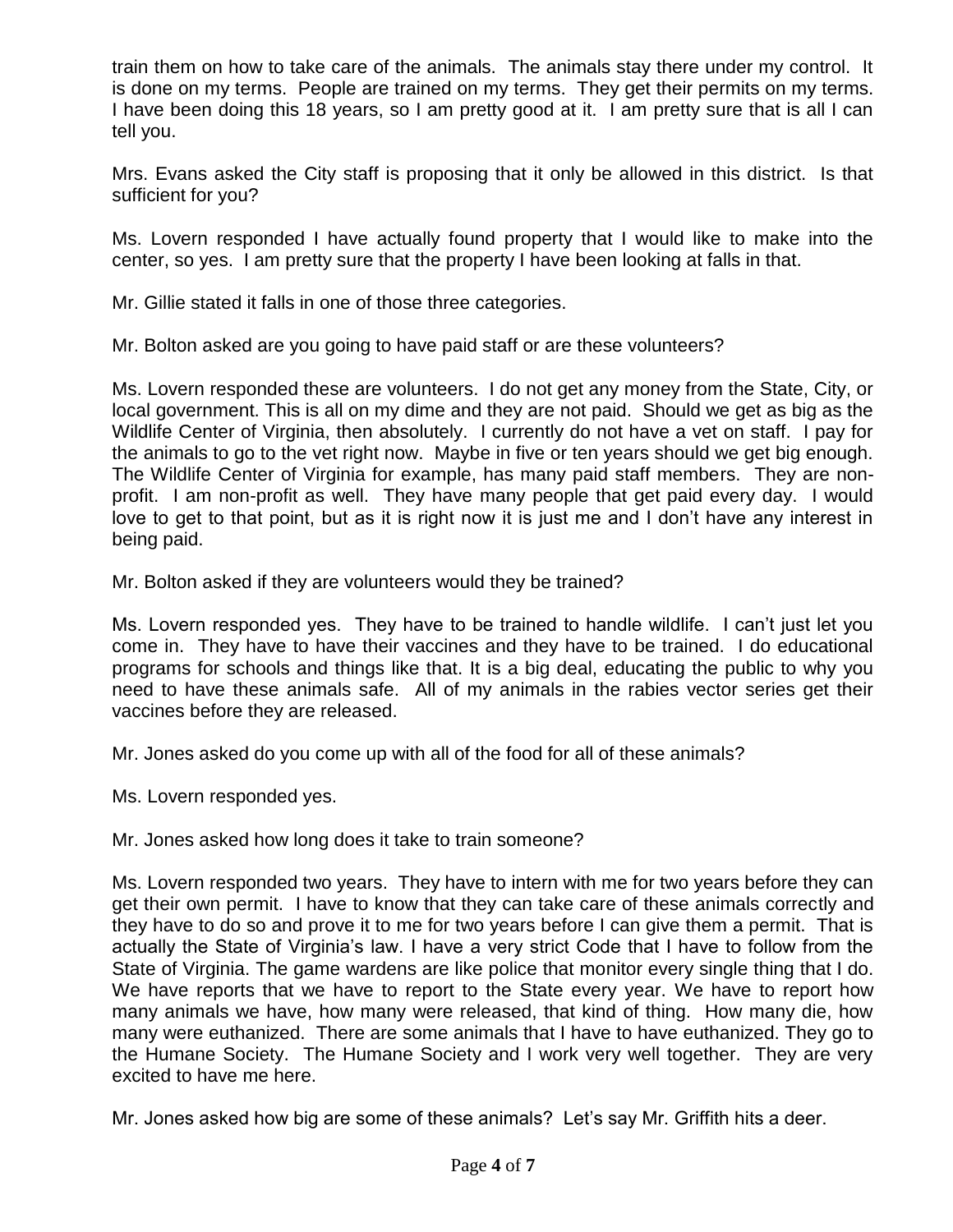Ms. Lovern responded by State law we are not allowed to take a deer that is over five months old, which is therefore over 60 pounds. The biggest animal I would have would be a deer. They are released when their spots fade. If you hit a deer and you call me, I would have to call the game warden and they would come out with me. We usually put that deer down at my decision.

Mrs. Evans asked is this definition of Wildlife Rehabilitation Center suitable to you?

Ms. Lovern responded it is pretty accurate. The only thing I wanted to question was the staffing of the center. I did not plan for it to be a fully staffed 24 hours a day, because the animals don't need that. The animals only need you there when they need you and then you let them be so they can heal and recuperate. I don't know if it would be fully staffed all day every day, because then you get into people wanting to be paid and that is not what it is there for. What exactly was the definition again?

Mr. Gillie read the proposed definition of a Wildlife Rehabilitation Center.

Mr. Gillie stated it doesn't say that it has to be there 24 hours a day.

Ms. Lovern stated I think that will be fine.

Mr. Gillie stated I figured someone would have to be onsite to feed them. I stole that definition from somebody else. I didn't come up with that one on my own.

Mr. Griffith asked is there anything there that would imply that someone would need to be there 24/7?

Mr. Whitfield responded I would say that someone would have to be onsite every day at some point, but not 24 hours.

Mr. Griffith stated I just want to make sure that we are all on the same page.

Mr. Gillie stated I borrowed it from Virginia Beach if anyone wants to read their regulations.

Close the Public Hearing.

**Mr. Laramore made a motion to recommend approval of the Code Amendment as recommended by staff. Mr. Jones seconded the motion. The motion was approved by a 6-0 vote.**

# **III. ITEMS NOT FOR PUBLIC HEARING**

*1. Major Subdivision Plat for the modification of four (4) lots on Blair Loop Road and Brook Circle.*

Mr. Gillie read the staff report.

**Mr. Griffith made a motion to approve the major subdivision plat as submitted. Mrs. Evans seconded the motion. The motion was approved by a 6-0 vote.**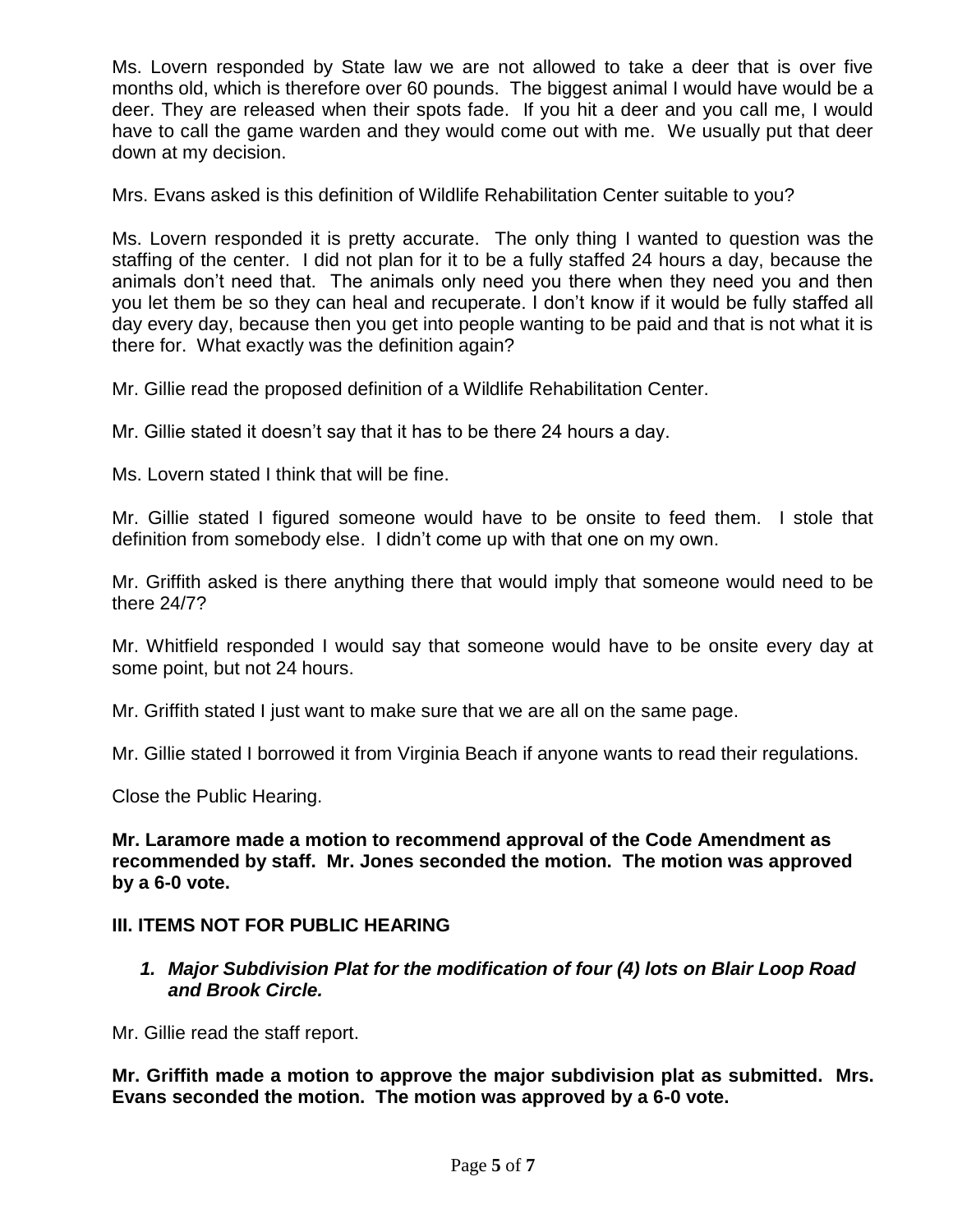# **IV. MINUTES**

**Mrs. Evans made a motion to approve the November 5, 2012 and the November 12, 2012 minutes. Mr. Jones seconded the motion. The minutes were approved by a 6-0 vote.**

## **V. OTHER BUSINESS**

Mr. Gillie stated City Council has asked for more time to look at the River District Guidelines, so those are kind of sitting out there for them to review. They haven't made a recommendation one way or another on those. Last month we gave you copies of the Old Westend Master Plan. Has everyone had a chance to review that? If you have and you have any questions or comments please let us know. If you haven't, please look at it. We would like to bring that back for a formal adoption. We just want to make sure that everyone is ok with it. I received the final draft of our Comprehensive Plan Update. I can print out hard copies for everyone or if you would like it electronic just please let me know. Send me an email and let me know if you would like a hard copy or electronic, so I don't waste additional paper if unnecessary. If you want it electronic, I can put it on a CD. It is too large of a file to email to you. It is about 80 pages. I want to get that to everyone so you can look it over. We are doing our last internal review for typos and other things like that. Hopefully we will get that to you in another two to three months for review and adoption.

Mrs. Evans asked can it be posted on the website?

Mr. Gillie responded it can be. I don't think it is yet. Once we have got all of the I's dotted and T's crossed we will post it out there.

Ms. Taylor asked can we post it if it has not been approved?

Mr. Gillie responded we can post it as a draft. It is a large file, so we will see what we can do. We do have cases for next month, so plan on having a meeting. We have your 2013 calendars that we are going to pass out after the meeting. We have five or six cases already filed for next month.

Mr. Jones asked what is the status now for internet cafes in North Carolina? When you go south across the border you see them and sometimes they are opened, sometimes they are closed.

Mr. Whitfield responded my understanding is the North Carolina legislature last year tightened them up and that was effective January 1. There were several folks who said they were going to continue to operate and wait for the State of North Carolina to enforce whatever penalties against them. Some others felt like they could change up their games in order to meet the statutory definition.

Mr. Gillie stated they are still illegal here in Virginia.

Mr. Scearce stated we welcome Mr. Bolton to the Commission.

With no further business, the meeting adjourned at 3:30 p.m.